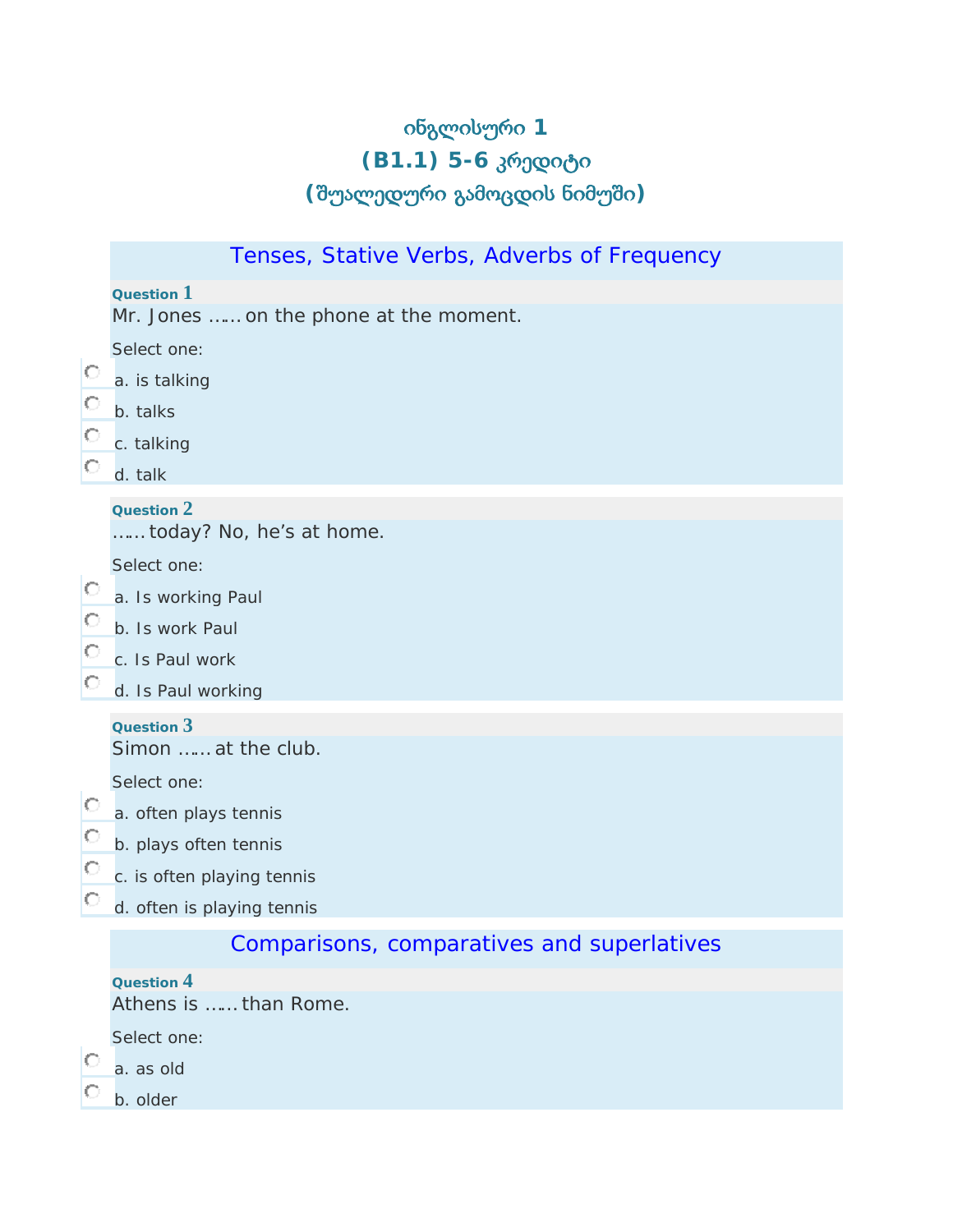| $\circ$                 | c. old                                        |  |  |  |
|-------------------------|-----------------------------------------------|--|--|--|
| Ю                       | d. older of                                   |  |  |  |
|                         | Question 5                                    |  |  |  |
|                         | A whale is  than a dolphin.                   |  |  |  |
|                         | Select one:                                   |  |  |  |
| $\circ$                 | a. longer                                     |  |  |  |
| $\circ$                 | b. more longer                                |  |  |  |
| $\circ$                 | c. long                                       |  |  |  |
| $\circ$                 | d. the longest                                |  |  |  |
|                         | Question 6                                    |  |  |  |
|                         | E-mail is  more efficient than sending a fax. |  |  |  |
| $\circ$                 | Select one:                                   |  |  |  |
|                         | a. a lot                                      |  |  |  |
| $\circ$                 | b. a much                                     |  |  |  |
| $\circ$                 | c. quite                                      |  |  |  |
| Ю                       | d. as                                         |  |  |  |
| Ing form and infinitive |                                               |  |  |  |
|                         |                                               |  |  |  |
|                         | Question 7                                    |  |  |  |
|                         | We've decided  to Dublin next month.          |  |  |  |
|                         | Select one:                                   |  |  |  |
| Ю                       | a. moving                                     |  |  |  |
| Ю                       | b. to move                                    |  |  |  |
| $\circ$                 | c. moved                                      |  |  |  |
|                         | d. move                                       |  |  |  |
|                         | Question 8                                    |  |  |  |
|                         | We've decided  away for a few days.           |  |  |  |
|                         | Select one:                                   |  |  |  |
| Ю                       | a. go                                         |  |  |  |
| Ю                       | b. to go                                      |  |  |  |
| $\circ$                 | c. going                                      |  |  |  |
| Ю                       | d. to going                                   |  |  |  |
|                         | Question 9                                    |  |  |  |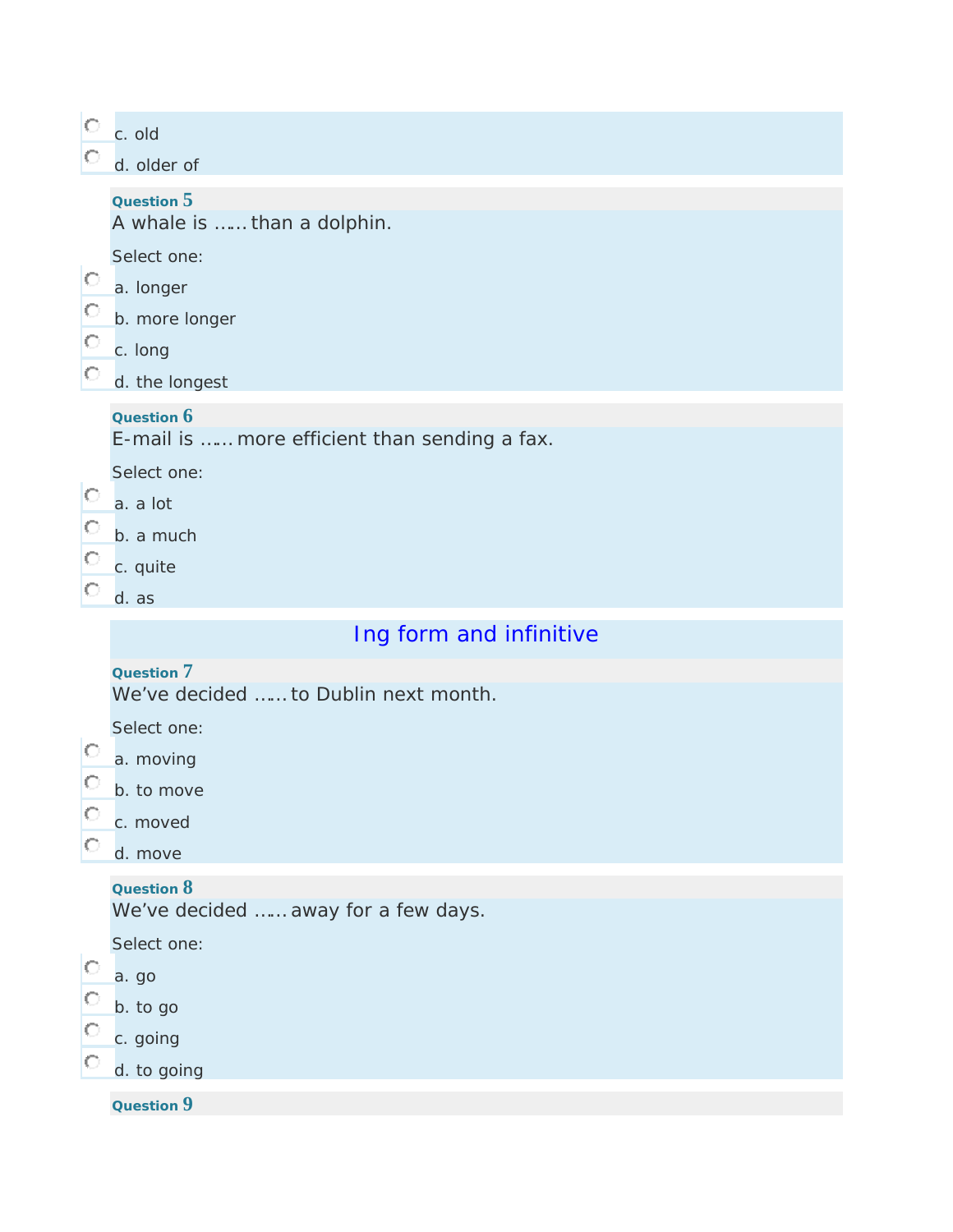|                                    | Please, don't wake me up tomorrow morning. Let me                                                      |
|------------------------------------|--------------------------------------------------------------------------------------------------------|
| $\circ$<br>$\circ$<br>$\circ$<br>Ю | Select one:                                                                                            |
|                                    | a. sleep                                                                                               |
|                                    | b. to sleep                                                                                            |
|                                    | c. sleeping                                                                                            |
|                                    | d. to sleeping                                                                                         |
| $\circ$<br>$\circ$                 | <b>Phrasal verbs</b>                                                                                   |
|                                    | Question 10<br>How do you get  with your neighbours?                                                   |
|                                    | Select one:                                                                                            |
|                                    | a. on                                                                                                  |
|                                    | b. off                                                                                                 |
| $\circ$<br>O                       | c. back                                                                                                |
|                                    | d. up                                                                                                  |
|                                    | <b>Question 11</b><br>Mr. and Mrs. Jones do not get  with each other well. They quarrel<br>constantly. |
| $\circ$                            | Select one:                                                                                            |
| $\circ$                            | a. back                                                                                                |
| O                                  | b. up                                                                                                  |
|                                    | c. on                                                                                                  |
|                                    | d. off                                                                                                 |
|                                    | Question 12<br>John has put  a lot of weight recently.                                                 |
|                                    | Select one:                                                                                            |
| $\circ$                            | a. off                                                                                                 |
| $\circ$                            | b. out                                                                                                 |
| $\circ$                            | c. on                                                                                                  |
|                                    | d. through                                                                                             |
|                                    |                                                                                                        |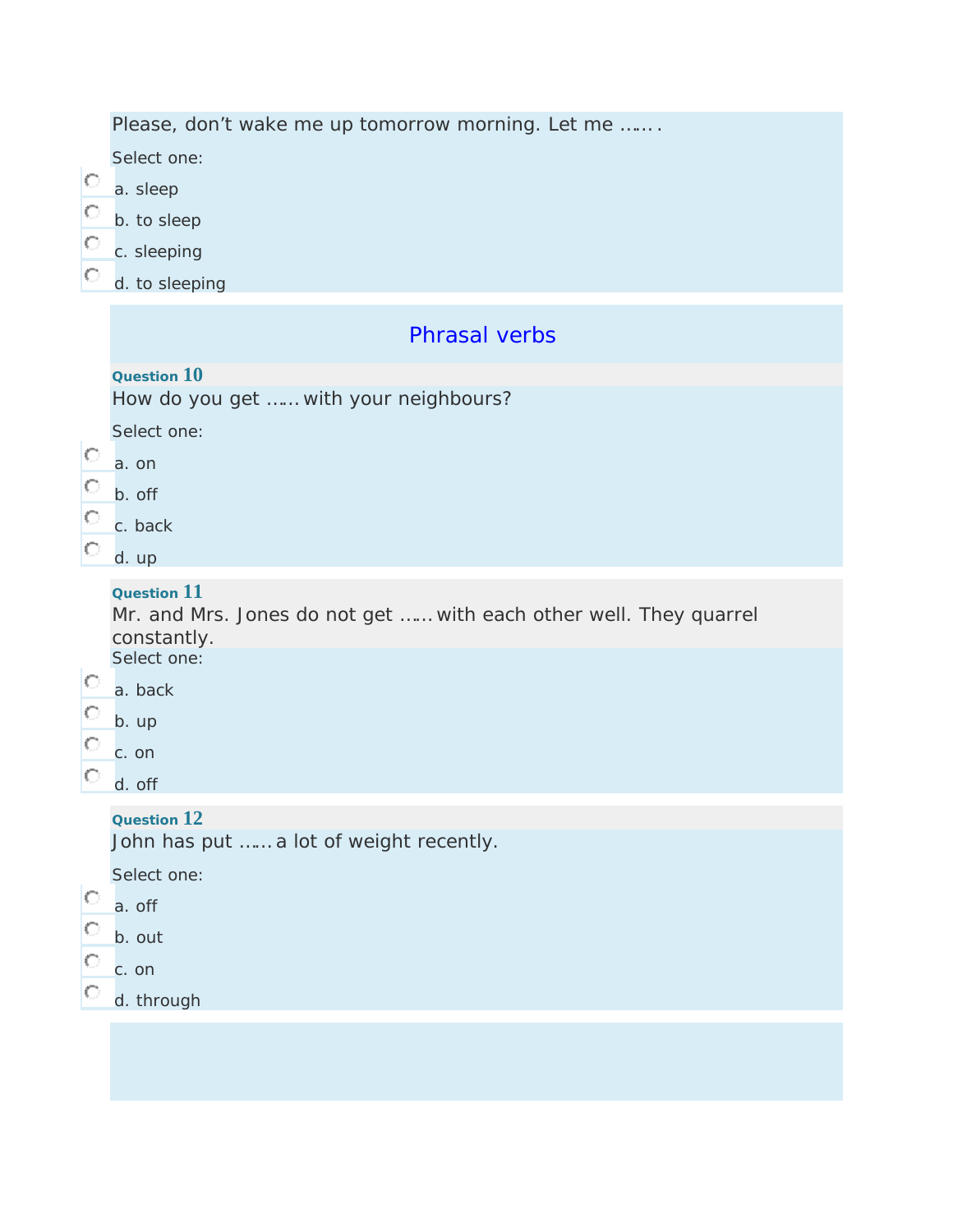|         | Choose the correct word                                                                                                                                      |
|---------|--------------------------------------------------------------------------------------------------------------------------------------------------------------|
|         | Question 13                                                                                                                                                  |
|         | Teenage girls often go on dangerous crash diets_____________they want to<br>look like the super-thin supermodels and movie stars they see and read<br>about. |
|         | Select one:                                                                                                                                                  |
| $\circ$ | a. so                                                                                                                                                        |
| $\circ$ | b. that                                                                                                                                                      |
| $\circ$ | c. because                                                                                                                                                   |
| $\circ$ | d. and                                                                                                                                                       |
|         | <b>Question 14</b>                                                                                                                                           |
|         | A(n)<br>diet includes lots of fruit and vegetables.                                                                                                          |
|         | Select one:                                                                                                                                                  |
| $\circ$ | a. elegant                                                                                                                                                   |
| $\circ$ | b. healthy                                                                                                                                                   |
| $\circ$ | c. responsible                                                                                                                                               |
| $\circ$ | d. confident                                                                                                                                                 |
|         | Question 15                                                                                                                                                  |
|         | Adrian never talks to anyone. He is                                                                                                                          |
|         | Select one:                                                                                                                                                  |
| $\circ$ | a. friendly                                                                                                                                                  |
| $\circ$ | b. dishonest                                                                                                                                                 |
| $\circ$ | c. ambitious                                                                                                                                                 |
| $\circ$ | d. unfriendly                                                                                                                                                |
|         |                                                                                                                                                              |
|         | Choose the correct synonym of the underlined word                                                                                                            |

**Question 16**

She looks as pretty as a picture.

Select one:

- $\overline{\phantom{a}}$  a. ugly
- $\circ$ b. vain

 $\circ$ c. beautiful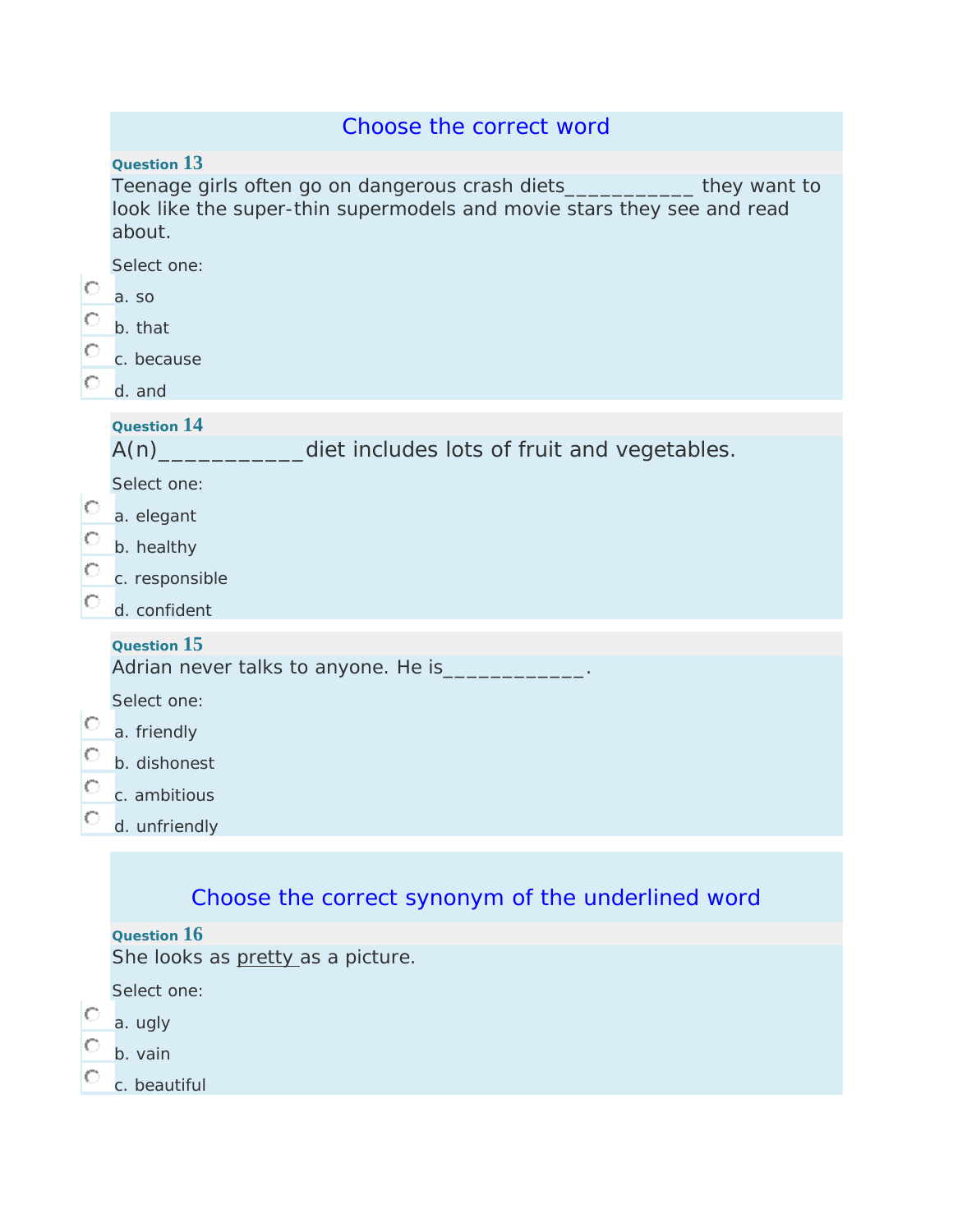| $\circ$ | d. witty                                                         |
|---------|------------------------------------------------------------------|
|         | Question 17                                                      |
|         | At Christmas people always exchange gifts.                       |
|         | Select one:                                                      |
| $\circ$ | a. presents                                                      |
| $\circ$ | b. cards                                                         |
| $\circ$ | c. stones                                                        |
| $\circ$ | d. goats                                                         |
|         | Question 18                                                      |
|         | The questions were so elementary that he easily passed the test. |
|         | Select one:                                                      |
| $\circ$ | a. valuable                                                      |
| О       | b. empty                                                         |
| Ю       | c. complicated                                                   |
|         | d. easy                                                          |
|         |                                                                  |

## **Read the text and the questions below. For each question mark correct letter: A, B, C or D.**

## **Let's start again**

All4u were once an individual band, standing out from the crowd with excellent CD albums such as 'Saturday again' and 'First love'. Since Steve Sop left the group, however, they've not been the same. Their recent songs have lacked the special sounds and original ideas that their fans used to expect from them, and there have been reports of disagreements between the remaining band members and even rumors that the group might break up completely. But in their new CD, 'Let's start again', they've started to get back their old magic. There are new songs on the old subject of boy meets girl and other issues that are sure to get you thinking. Kenny Solo is at his best in "My girl', and the words and guitar backing to Sam Gold's song 'My lost future' are out of this world. Anyone who's been a fan of their earlier work will be delighted by this album, and if you've been disappointed by their recent work, this will definitely make you a fan again!